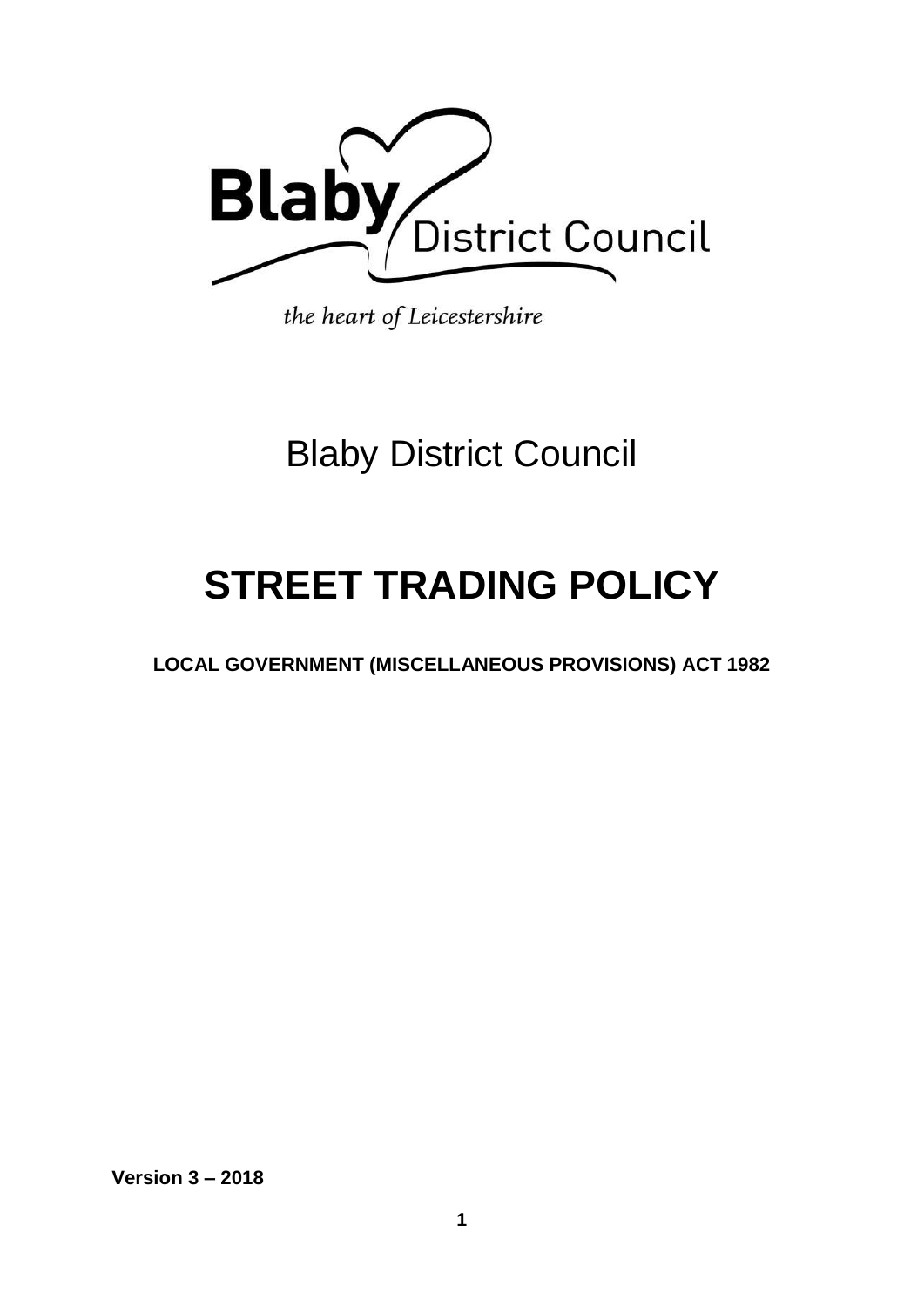### **Contents** Page No.

| 1                                        | <b>Introduction</b>                                 | 3  |
|------------------------------------------|-----------------------------------------------------|----|
| $\mathbf{2}$                             | <b>Definitions</b>                                  | 3  |
| 3                                        | <b>Objectives of the Policy</b>                     | 4  |
| 4                                        | <b>Fees</b>                                         | 5  |
| 5                                        | <b>Conditions</b>                                   | 6  |
| 6                                        | <b>Determining Applications</b>                     | 6  |
| 7                                        | <b>Renewal of Trading Consent</b>                   | 9  |
| 8                                        | <b>Revocation of a Trading Consent</b>              | 9  |
| 9                                        | <b>Consultation on Applications</b>                 | 9  |
| 10                                       | <b>Decision Making Process</b>                      | 10 |
| 11                                       | <b>Amendments or Variations to Trading Consents</b> | 10 |
| 12                                       | <b>Complaints</b>                                   | 10 |
| 13                                       | <b>Offences</b>                                     | 11 |
|                                          | <b>14 Further Information</b>                       | 11 |
| <b>Street Trading Policy - Schedules</b> |                                                     |    |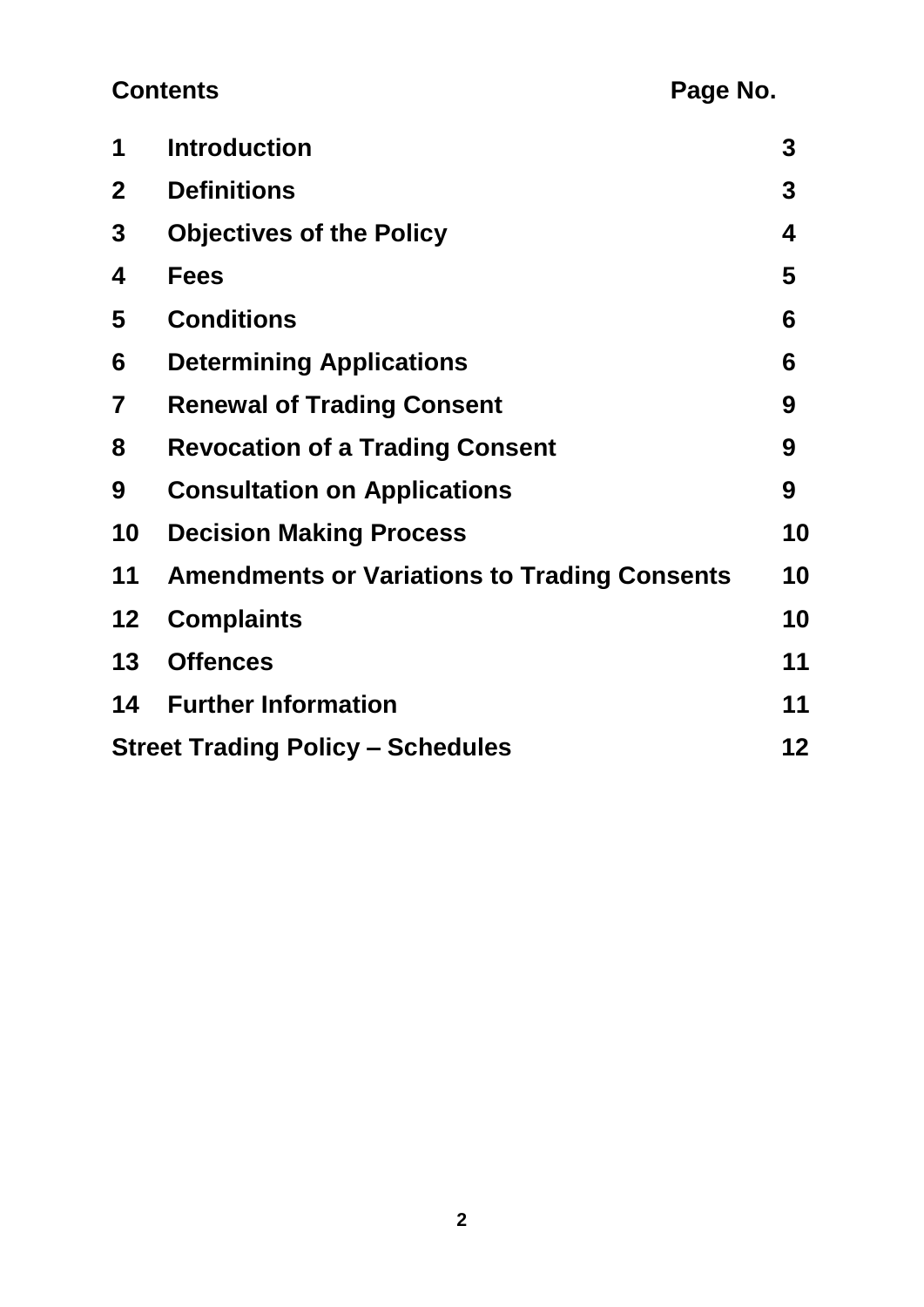#### **1. Introduction**

District Councils have the power to adopt Schedule 4 of the Local Government (Miscellaneous Provisions) Act 1982 to enable them to control Street Trading within their District.

Blaby District Council adopted Schedule 4 in 2012.

Once this schedule has been adopted a District Council may choose to designate any street within its district as a prohibited licence or consent street.

A Consent Scheme was adopted by Blaby District Council and this policy details that scheme.

This Policy will be applied to street trading activities within Blaby to ensure consistency in decision making. Each application will be considered on its own merits so that individual circumstances, where appropriate, are taken into consideration.

This policy has been considered in relation to the Services Directive and is deemed to comply with the requirements of that Directive and the Provision of Services Regulations 2009 (S.I. 2009/2999).

#### **2. Definitions**

"Council " - means Blaby District Council.

- " District"- means all areas within the boundaries of Blaby District Council
- "Authorised Officer" An officer of the Council authorised by it to act in accordance with the provisions of the Local Government (Miscellaneous Provisions) Act 1982.
- "Street " means any road, footway or other area to which the public have access without payment, or any part of a street, including all roads, footways and areas open as a matter of fact to the public without payment within the distance of 30 metres from the centre of those streets which are part of the public highway.
- "Street Trading" means the selling or exposing or offering for sale of any article (including a living thing) in any street. The following are not street trading for the purposes of this policy:-
	- (a) Trading by a person acting as a pedlar under the authority of a pedlar's certificate granted under the Pedlars Act 1871;
	- (b) anything done in a market or fair the right to hold which was acquired by virtue of a grant (including a presumed grant) or acquired or established by virtue of an enactment or order;
	- (c) trading in trunk road picnic area provided by the Secretary of State under section 112 of the Highways Act 1980:
	- (d) trading as a news vendor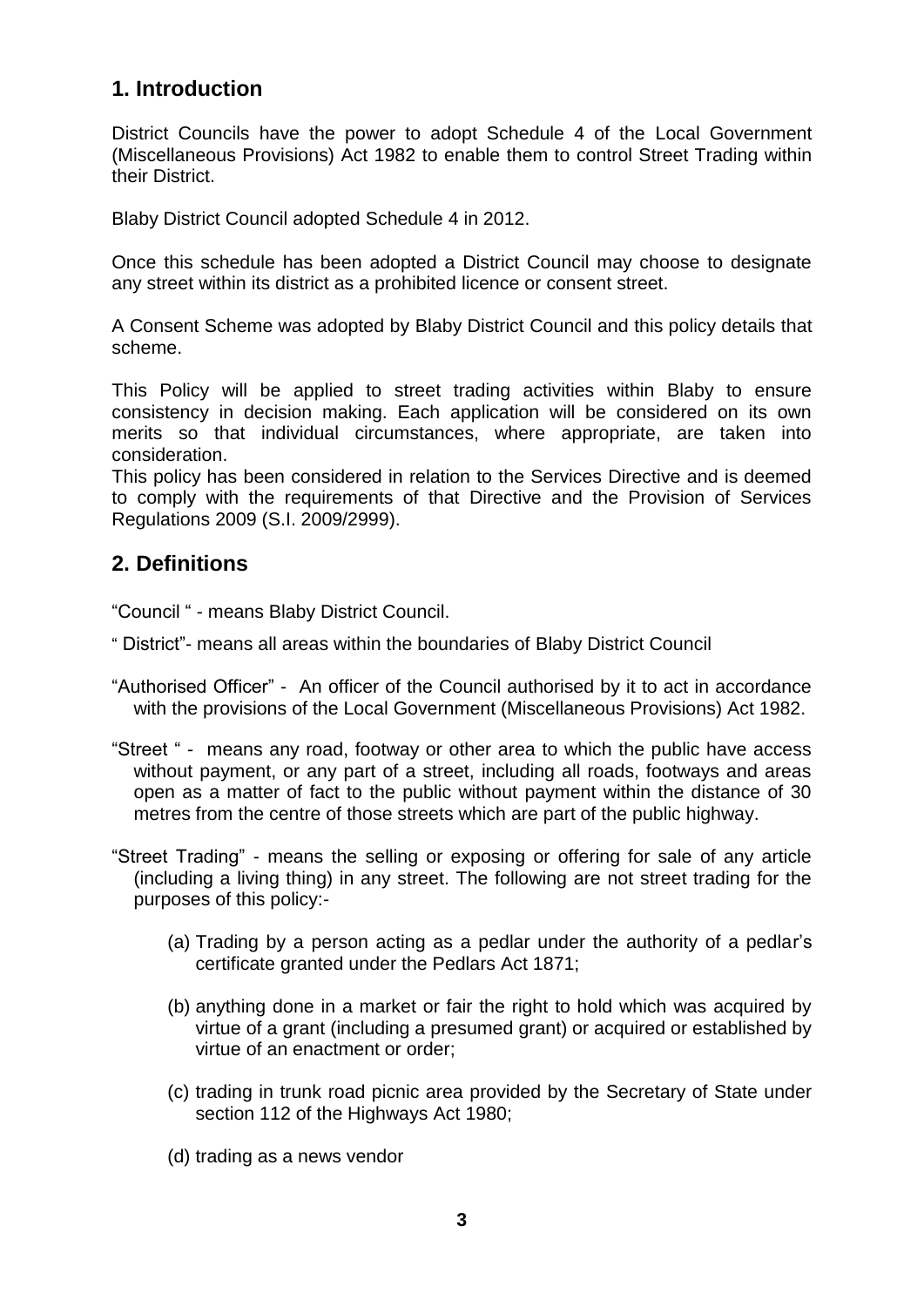(e) trading which –

- (i) is carried on at premises used as a petrol filling station; or
- (ii) is carried on at premises used as a shop or in a street adjoining premises so used and as part of the business of the shop;
- (f) selling things, or offering or exposing them for sale, as a roundsman. (A roundsman does not include Ice cream sellers (Kempin V Brighton & Hove Council) and mobile catering vehicles these will require a trading consent)
- (g) the use for trading under Part V11A of the Highways Act 1980 of an object or structure placed on, in or over a highway;
- (h) the operation of facilities for recreation or refreshment under Part V11A of the Highways Act 1980;
- (i) the doing of anything authorised by regulations made under section 5 of the Police, Factories etc. (Miscellaneous Provisions) Act 1916;
- (j) Residents wishing to sell items from the pavement outside their home address on a temporary basis. (Concessionary consent may be sought in these circumstances).
- (k) fetes, carnivals or similar community based and run events, for example Christmas lights switch on events, special markets.

"Prohibited Street" - Means a street on which street trading is prohibited.

- "Consent" Means consent to trade on a prohibited street granted by the Council, pursuant to Paragraph 7, Schedule 4 of the Local Government (Miscellaneous Provisions) Act 1982.
- "Consent Street" Means a street in which street trading is prohibited without the consent of the Council.
- "Consent Holder" means the person or company to whom the consent to trade has been granted by the Council.

"Trader" - means not only the consent holder but also his/her assistants

"Services Directive" – Means the Service Directive (Directive 2006/123/EC)

#### **3. Objectives of the policy**

The over-riding objectives of this policy are to

- to protect public health,
- to ensure public safety
- to protect the environment through the control of street trading within the District of Blaby.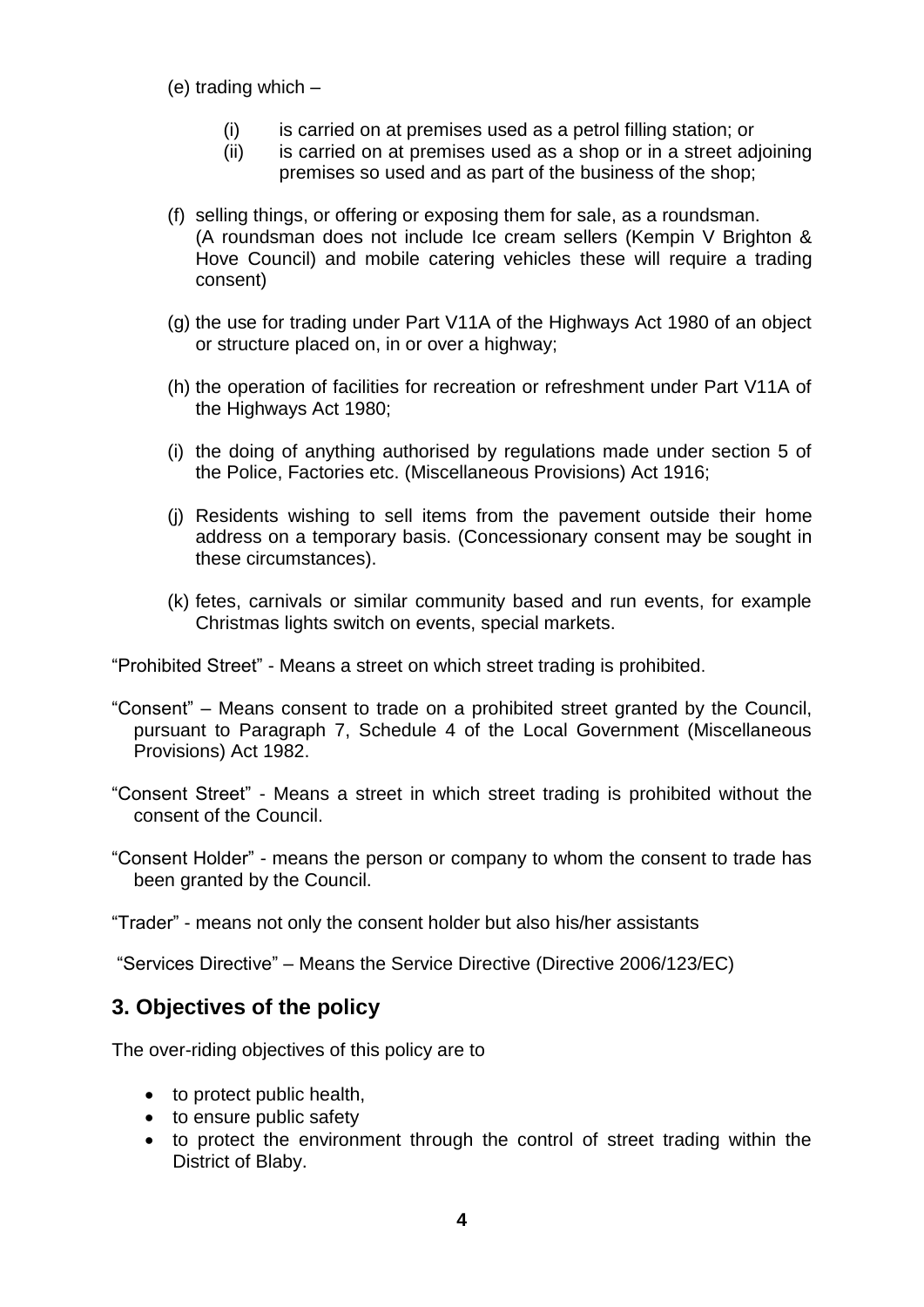In particular this policy is designed:

- To improve standards of food safety, health and safety and environmental management and enhance the image of the district;
- To ensure that traders operate within the law and act fairly in their dealings with the public;
- To prevent and detect statutory nuisance, unsafe practices and anti social behaviour;
- To protect the amenity of the district, particularly in areas whose character or appearance should be protected.

All decisions relating to consents will be made on the merits of the individual case, having regard to this policy as part of the decision making process.

#### **4. Fees**

The fees charged by the Council for consents to trade should cover the cost of administering the service.

- The fees will be reviewed annually.
- If ownership of a business changes or the location of the trading site a new consent will be required.
- If the consent holder wishes to vary the consent (this does not include moving to a new trading site) at any time during the authorised period an administration fee will be charged. Details of the current administration fee can be found in the table of fees on the Council's website.
- Where a trading consent is surrendered during the life of the consent the Council will refund the fee paid on a pro rata basis as determined appropriate less an administration fee.
- The full fee will be required at the time of application for all new applications. However in exceptional circumstances the fee may be paid by instalments. The non-payment of any application fee and or instalment which relates to the grant of the consent will be grounds for immediate revocation.
- In the event that an application is refused the fee, minus an administration fee will be refunded

It is possible for the Authority to charge different fees for consents that are for different durations or locations such as a pro rata rate for occasional consents or concessionary consents in certain circumstances.

The current fee table can be found on the Council's Street Trading web page.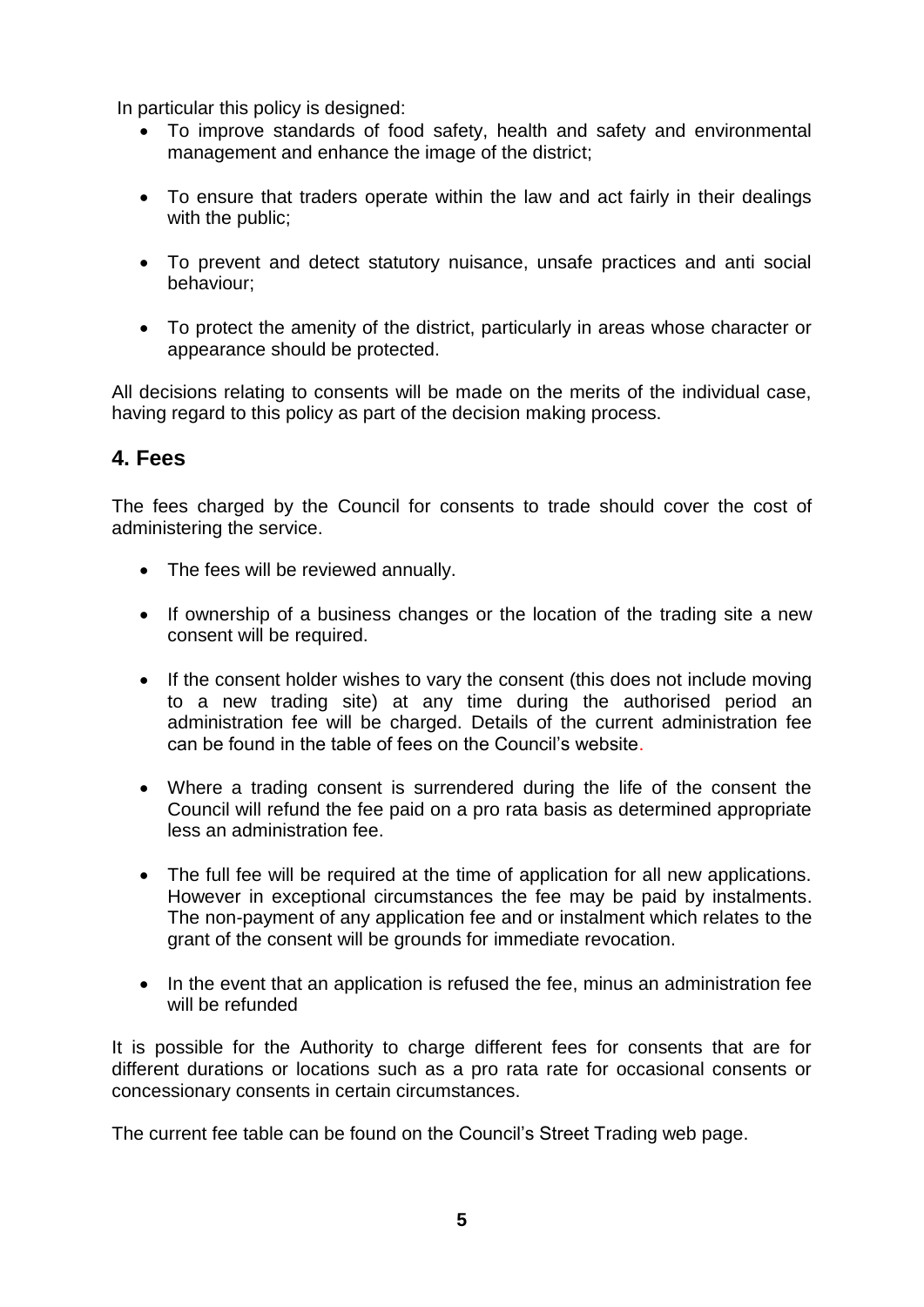#### **5. Conditions**

Conditions on a street trading consent are important in setting the parameters within which the holder can lawfully operate. Consent conditions

- Must be appropriate for the promotion of the policy objectives;
- Must be precise and enforceable
- Must be unambiguous and clear in what they intend to achieve;
- Should not duplicate other statutory requirements;
- Should be proportionate, justifiable and be capable of being met;
- Cannot seek to manage the behaviour of customers once they are beyond the direct management of the consent holder and/or their staff, but may impact on the behaviour of customers in the immediate vicinity of the premises or as they enter and leave;
- Should be written in a prescriptive format.

When granting or renewing a trading consent the authority may attach such conditions as considered necessary to the individual application and appropriate for the promotion of the policy objectives.

Each set of conditions will be specific to the trading consent issued and will specify the trading location and times of trading.

The Council retains the right to vary the conditions of a street trading consent at any time.

#### **6. Application & Determination Process**

All applications for a street trading consent must be made using the Councils' prescribed application form and submitted to the Licensing Team. Application forms are available on the Councils website. Only fully completed application forms, the appropriate fee and the necessary supporting documentation will be accepted.

The following will be required to be submitted with the application:

- (a) A completed and signed Street Trading Consent Application Form;
- (b) The full fee as appropriate for the periods of trading applied for;
- (c) Where the proposed street activity is from a fixed position, a copy of a map of at least 1:1250 scale. The map should clearly identify the proposed site position by marking the site boundary with a red line;
- (d) Four colour photographs of the stall, van, trailer or barrow to be used for the trading activity should be submitted either as hard copy photos or electronically. The images should show the exterior front, side and rear and also the interior of the trading vehicle – please note that an application will not be accepted without the required photos of the trading unit. Only the trading unit shown in the accompanying photos will be given consent. Should the unit differ/change or be altered in any way prior to consent being given the Council will require new photos to be submitted and the determination of the application process will re- start and the consultation period will begin again.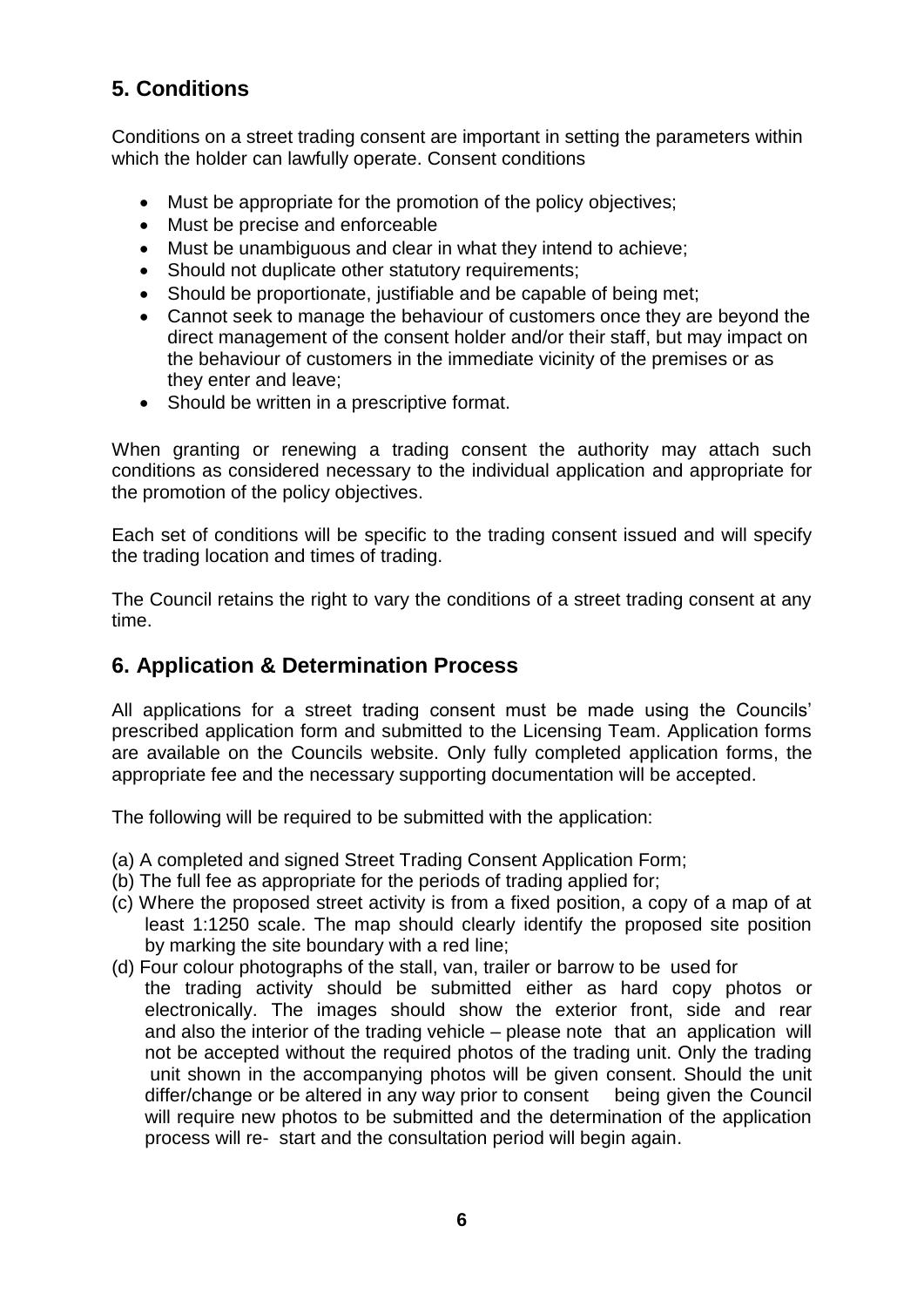(e) An original copy of the certificate of insurance that covers the street trading activity for third party and public liability risks. If the application is the first one submitted, rather than a renewal, then the applicant can indicate their intention to obtain the appropriate insurance, if the consent is granted. Please note an application that has been granted will not be processed until appropriate insurance documents have been supplied and accepted.

On receipt of the application form an acknowledgment will be sent to the applicant. An officer may visit the applicant and inspect the vehicle, barrow, cart, van, portable stall or other vehicle or premises which the applicant intends to trade from.

Where the proposed site is deemed suitable, Blaby District Council will carry out a 21 day consultation. Details of consultees can be found in section 9.

All applications will be determined within 28 days of receipt.

Until the application has been determined it is an offence to trade in areas requiring a consent to trade

If an enquiry or application is received that requests trading consent from a site never previously used for street trading, confirmation that the site is considered appropriate for street trading must be obtained before the application and fee is accepted and before the 21 day consultation period commences.

Where a proposed site is deemed unsuitable the applicant will be informed and the enquiry will not proceed any further.

The Council will normally grant a street trading consent unless, in its opinion:-

- A significant effect on road safety would arise either from the siting of the trading activity itself, or from customers visiting or leaving the site, or
- Where there are concerns over the recorded level of personal injury accidents in the locality where the street trading activity will be sited, or
- There would be a significant loss of amenity caused by traffic, noise, rubbish, potential for the harbourage of vermin, odour or fumes, or
- Where the mobile vehicle is proposed to trade within a conservation area and its location, size, colour or appearance would adversely affect the amenity of that area, or
- There is a conflict with Traffic Orders such as waiting restrictions, or
- The site or pitch obstructs either pedestrian or vehicular access, or traffic flows, or places pedestrians in danger when in use for street trading purposes, or
- The trading unit obstructs the safe passage of users of the footway or carriageway, or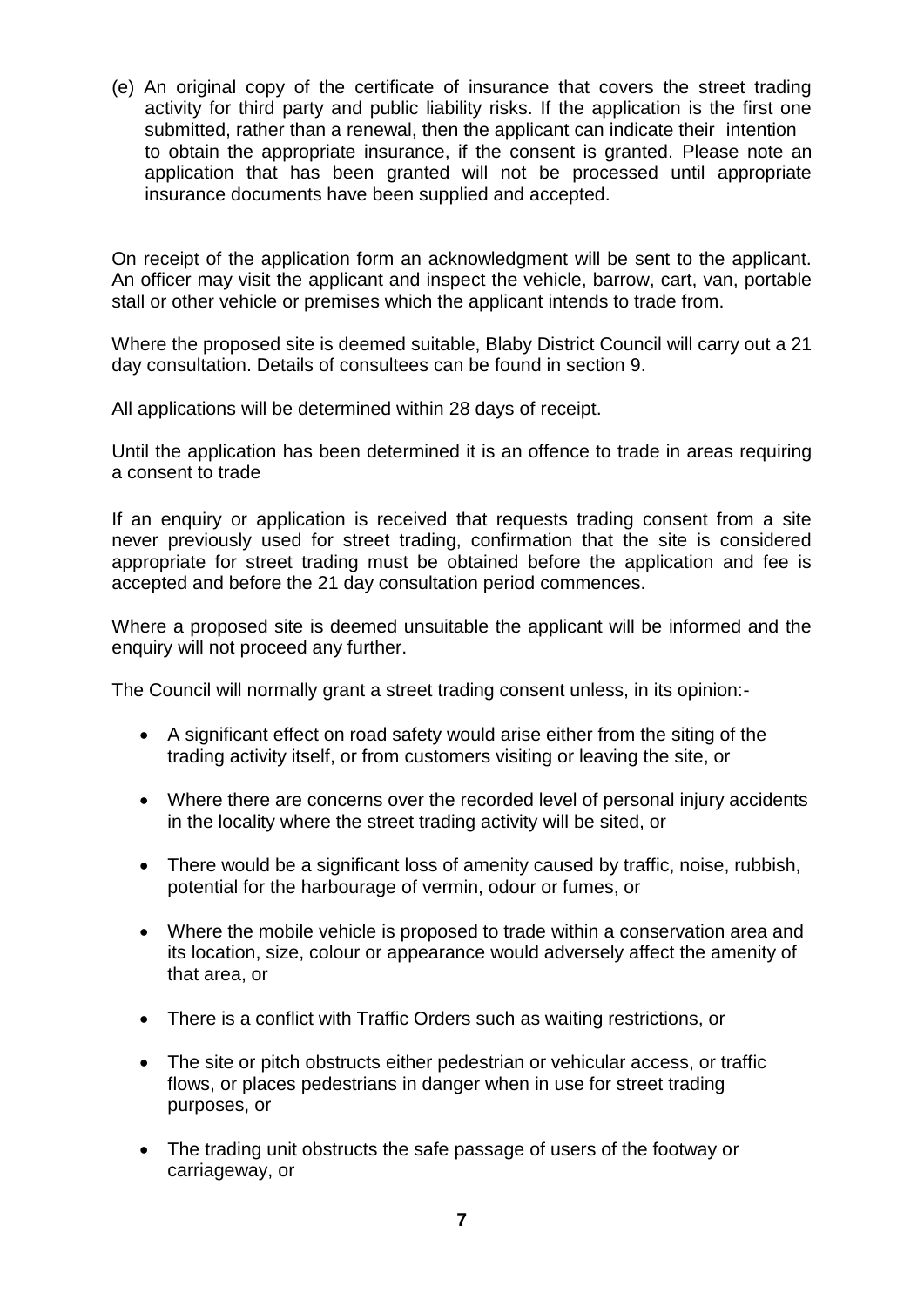- The pitch interferes with sight lines for any road users such as at road junctions, or pedestrian crossing facilities, or
- The site does not allow the Consent Holder, staff and customers to park in a safe manner, or
- The street trading activity is carried out after dusk and the site is not adequately lit to allow safe access and egress from the site for both customers and staff, or
- There is a history of poor levels of food safety, health and safety or environmental management compliance associated with the applicant, or
- There is a history of poor levels of compliance with quality, compositional or fair trading issues by the applicant, or
- The appearance of the street trading vehicle or stall is such that it would adversely affect the visual amenity of the area, or
- Any other reasonable matter relating to public safety, public health or the protection of the environment that should be taken into consideration by the Council.

The application will either be:

1) Granted and a trading consent will be issued with or without conditions attached, or

2) Refused and the fee will be refunded to the applicant (minus the administration fee).

Trading consents will be valid for a maximum period of 12 months.

The grant or refusal of an application is a matter for the District Council to determine having regard to any consultation responses and any other relevant considerations.

There is no right of appeal against the variation of a condition, a refusal to grant or renew a trading consent. The Council will give full reasons for any variation of condition or refusal and these will be communicated to the applicant.

There is a right of challenge; this is by way of judicial review of the Council's decision where it is considered unreasonable.

Additional visits may be made to holders of trading consents throughout the consent period to assess compliance with the conditions or to undertake any other duty that the authority has, such as food hygiene inspections.

Trading consents are granted to individuals. The person who is the consent holder is required to be present at the vehicle, barrow, cart, van, portable stall or other vehicle or premises during trading hours. The consent holder may nominate an assistant to cover in their absence. Advice on this should be sought from the Licensing Section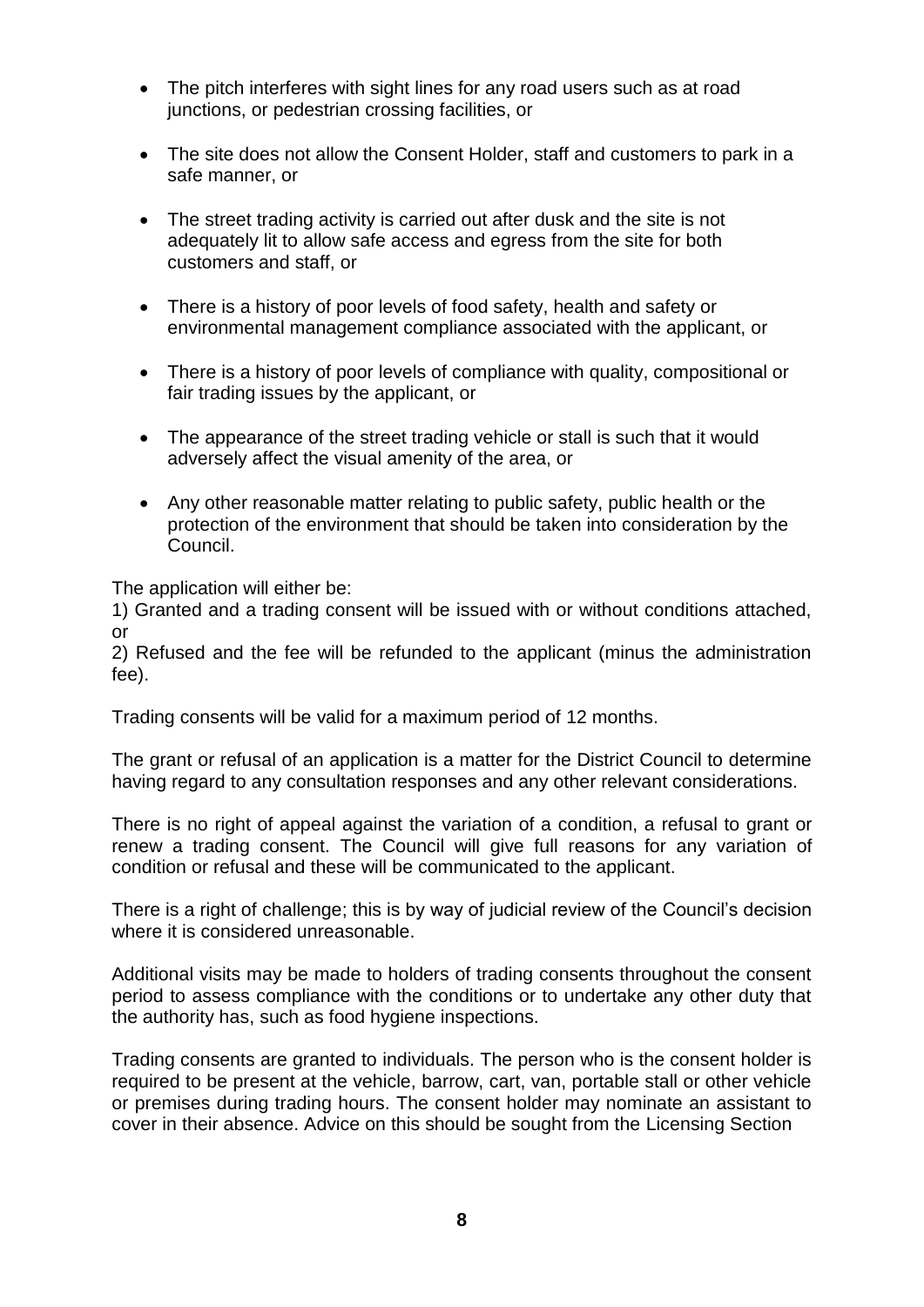#### **7. Renewal of Trading Consents**

The Council will send out renewal invitations 2 months prior to the expiry of the trading consent.

Renewal applications must be accompanied by the completed application form, appropriate fee and all relevant documentation.

There is no right of appeal against the decision to refuse to renew a street trading consent.

#### **8. Revocation of a Trading Consent**

If an authorised officer of the authority is of the opinion that the holder of the trading consent has contravened the conditions attached to the consent a revocation of the consent may be sought.

The authorised officer will present a report to the Regulatory Services Group Manager who will consider this in consultation with the Legal Services Manager. Comments from the consent holder would be sought to accompany the report.

Any decision made by the Regulatory Services Group Manager will be communicated to the applicant in writing giving full reasons for the decision made.

#### **9. Consultation on Applications**

Prior to a Street Trading Consent being granted or renewed the Council will carry out a consultation process. In particular the following organisations or persons will be consulted.

Leicestershire County Council Highways – area office;

Leicestershire Constabulary;

Leicestershire Fire & Rescue Service;

Blaby District Council Environmental Health Team

The Parish Council(s) for the area(s) where the trader proposes to trade;

Ward Councillors.

If the application site is within a Conservation Area then the Council's Development Control Team will also be consulted.

Written observations from the above organisations will be sought and taken into consideration when determining an application.

Where the Council considers it appropriate to the application submitted, it may consult additional organisations or individuals.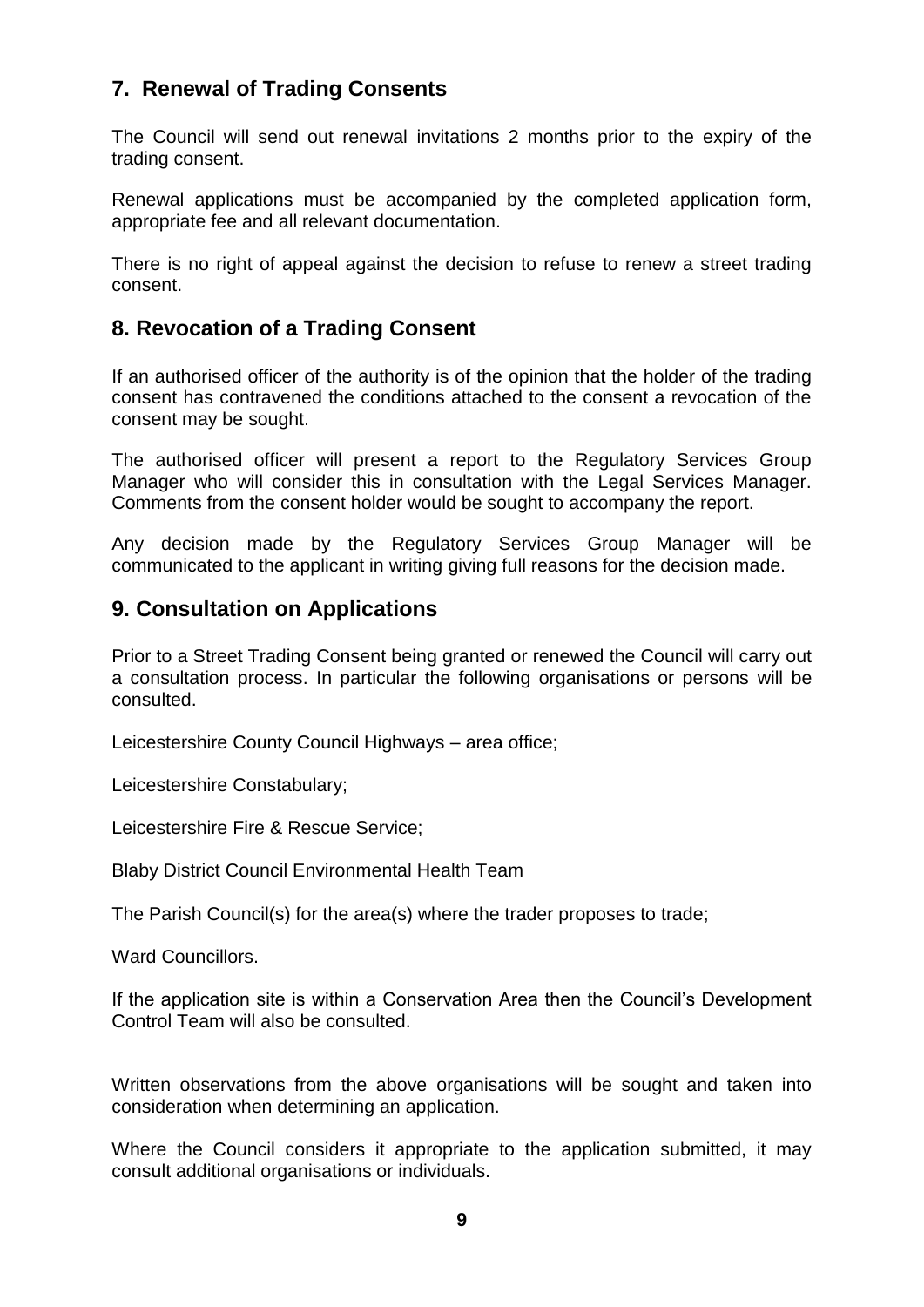#### **10. Decision Making Process**

The Senior Licensing Officer and/or Licensing Officer acting on delegated powers will use the criteria listed above (paragraph 6) in determining applications and renewals for any Street Trading Consents. Similarly any objections received will be considered by the Environmental Services Manager against these criteria. All should normally be satisfied, with equal weight applied to the criteria listed. Each case will be assessed on its merits and individual circumstances, where appropriate, may be taken into consideration.

If an application for consent is either refused or conditions are imposed, then reasons for the refusal or imposition of conditions will be included with the decision.

There is no right of appeal available against the Council's decision to refuse or attach conditions to the consent.

#### **11. Amendments or Variations to Trading Consents**

In certain circumstances, the Council may wish to add, alter or amend the conditions on a trading consent. If this is the case then the authorised officer will notify the consent holder of their intention and the consent holder will be given the chance to make representations against this variation of the trading consent.

The authorised officer will present a report to the Regulatory Services Group Manager for consideration which will include the representations made. The Decision of the Regulatory Group Services Manager will be given to the applicant in writing with full reasons.

All applications to vary an existing consent must be made in writing. All applications will be considered by the Senior Licensing Officer.

The Senior Licensing Officer is not required to consult prior to making a decision, however they may choose to consult, this will be dependent on the variation request details.

There is no right of appeal against the Council's decision to refuse to amend or vary a consent.

#### **12. Complaints**

All complaints received relating to street trading will be investigated. The outcome of a complaint investigation may result in:

- No action being taken:
- Existing conditions being amended and/or removed;
- Additional conditions being placed on the consent;
- A change to the designated trading area;
- Revocation of the consent:
- Prosecution / Caution: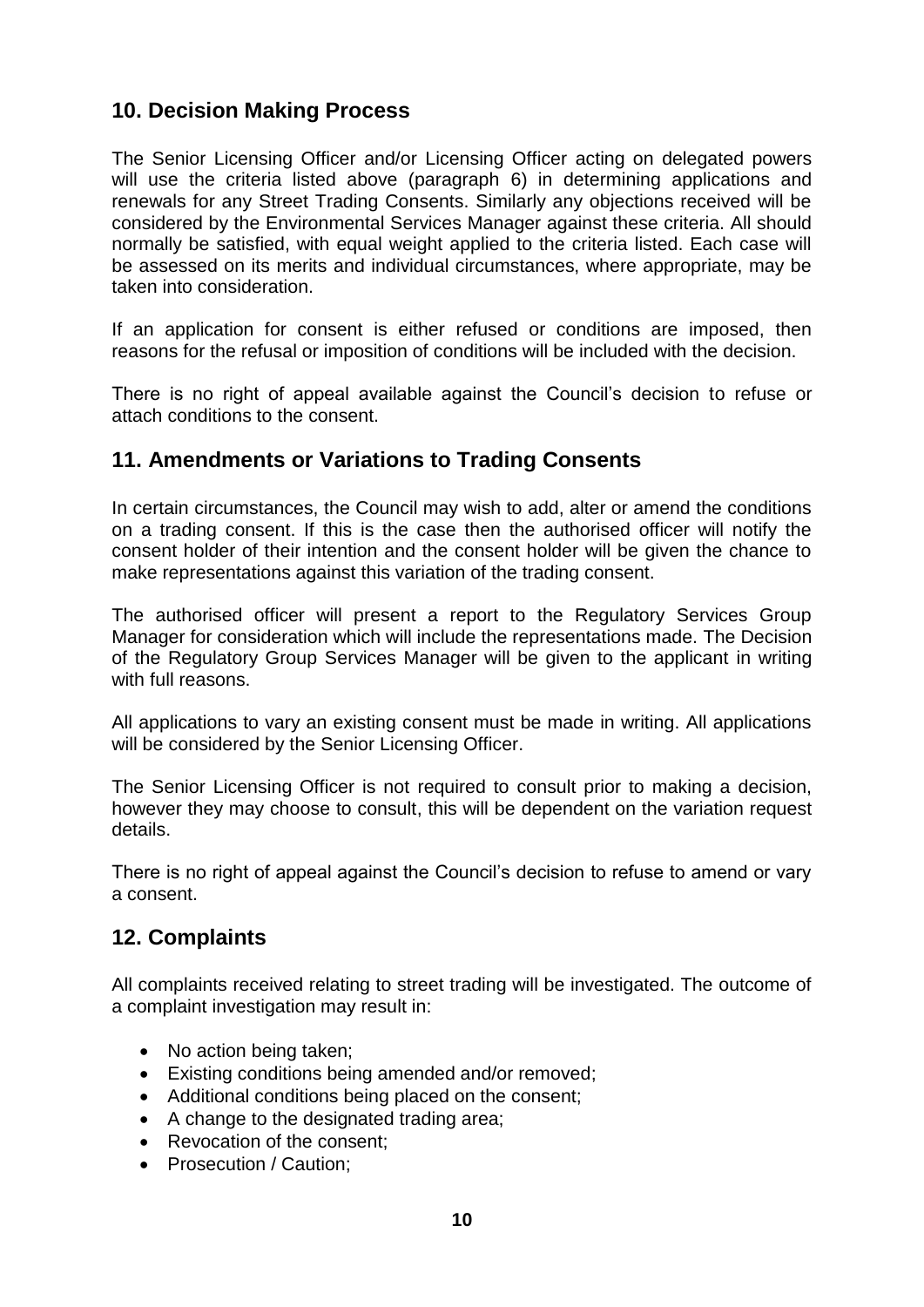#### **13. Offences**

Under the Local Government (Miscellaneous Provisions) Act 1982, a person who:

- Engages in street trading in a consent street without being authorised to do so;
- Being authorised by a street trading consent to trade in a consent street, trades in that street –
- (i) from a stationary van, cart, barrow or other vehicle; or
- (ii) from a portable stall,

without first having been granted permission to do so; or

- Contravenes a condition imposed in agreeing to permit street trading;

shall be guilty of an offence. A person found guilty of an offence shall be liable on summary conviction to a fine not exceeding level 3 on standard scale.

The only conditions that we can impose in relation to trading from a vehicle or stall that would lead to the commission of an offence relate to the location of the trader and hours of trading.

It shall be a defence for a person charged with an offence above to prove that he took all reasonable precautions and exercised all due diligence to avoid commission of the offence.

Any action taken by the authority with regard to the above offences will have regard to the Environmental Health & Licensing Enforcement Policy.

Any person who, in connection with an application for a street trading licence or for a street trading consent, makes a false statement which he knows to be false, in any material respect, or which he does not believe to be true, shall be guilty of an offence.

#### **14. Further Information**

LE19 2EP

For further information in relation to street trading visit our website [www.blaby.gov.uk](http://www.blaby.gov.uk/) or alternatively please contact:

| <b>Licensing Section</b><br><b>Blaby District Council</b> | Email: licensing@blaby.gov.uk |                             |  |
|-----------------------------------------------------------|-------------------------------|-----------------------------|--|
| <b>Council Offices</b>                                    |                               | Telephone: 0116 272 7783 or |  |
| Desford Road                                              |                               | 0116 272 7782               |  |
| Narborough                                                |                               |                             |  |
| Leicestershire                                            |                               |                             |  |